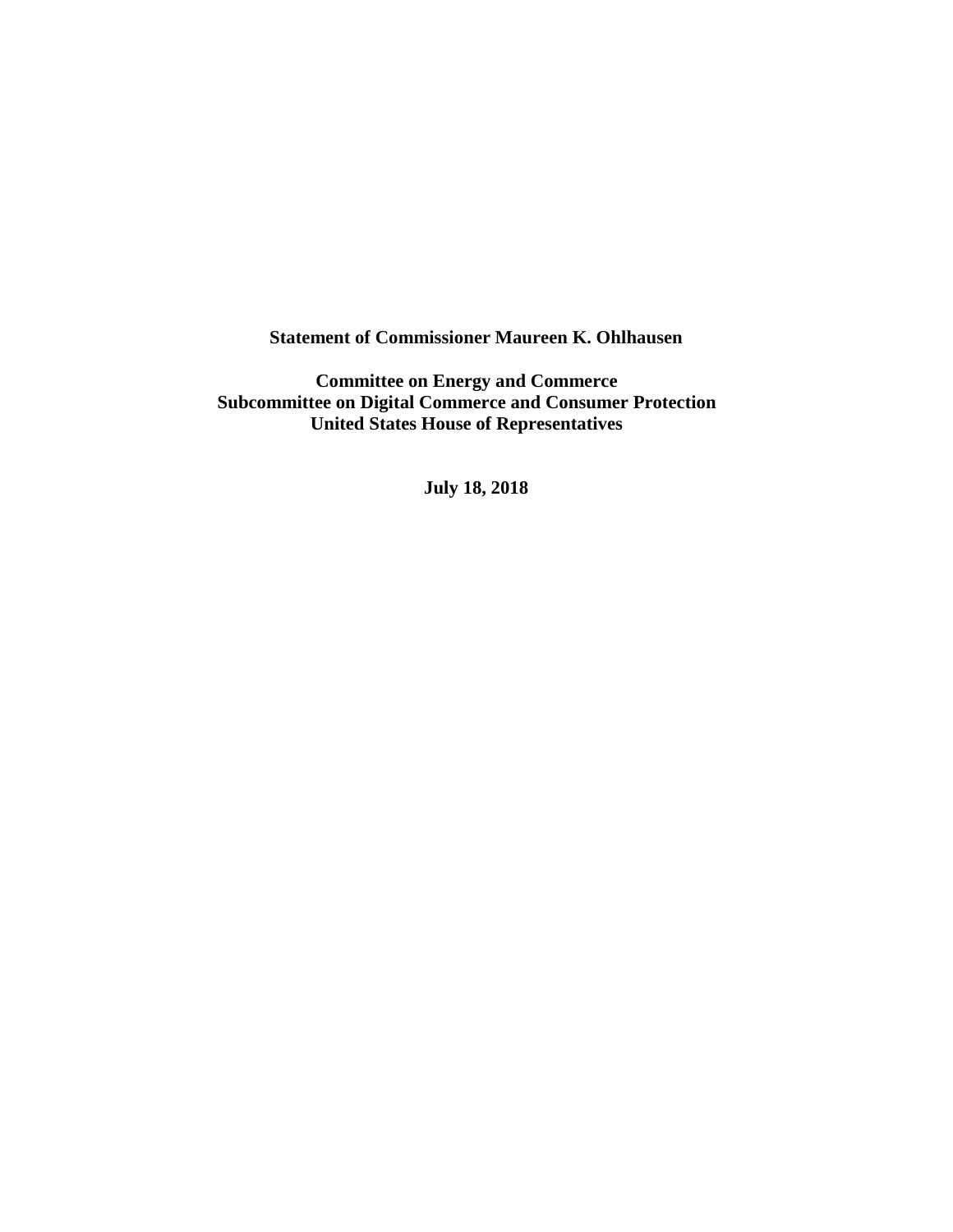Chairman Latta, Ranking Member Schakowsky, and members of the Subcommittee, I am pleased to appear before you today alongside my FTC colleagues.

I have been a Commissioner for six years and was honored to be named Acting Chairman in January 2017 and to serve in that capacity until May 2018. Having a leadership role at the FTC provides a unique insight into the vital protections the agency provides for the American consumer, and I'm proud of the work that we will discuss in today's hearing. Although the FTC has many accomplishments, I will limit my remarks today to two areas: process reforms and competition enforcement.

First, process reforms. In April 2017, I directed the FTC's Bureau of Consumer Protection to identify ways we could streamline our Civil Investigative Demands or CIDs, which are the agency's version of administrative subpoenas. This initiative was, in part, a response to concerns raised by Members of Congress that FTC investigations often imposed undue burdens on legitimate companies.

Of course, the FTC must remain an effective and aggressive protector of the American consumer. That is our primary mission. But we should also look for ways to be more efficient.

These CID reforms have been in effect for a year, and I believe the agency has successfully navigated making the CID process friendlier to legitimate businesses without sacrificing our effectiveness.

For example, one difficulty for small business is wading through pages of legalese. To lighten this burden, the FTC now includes a plain language description of the CID process in every CID we issue, and we have posted FAQs for small business on our website to help them.

We are also being more selective about the timeframe for requested documents or information. Obviously the broader the timeframe, the greater the burden on companies. It is

2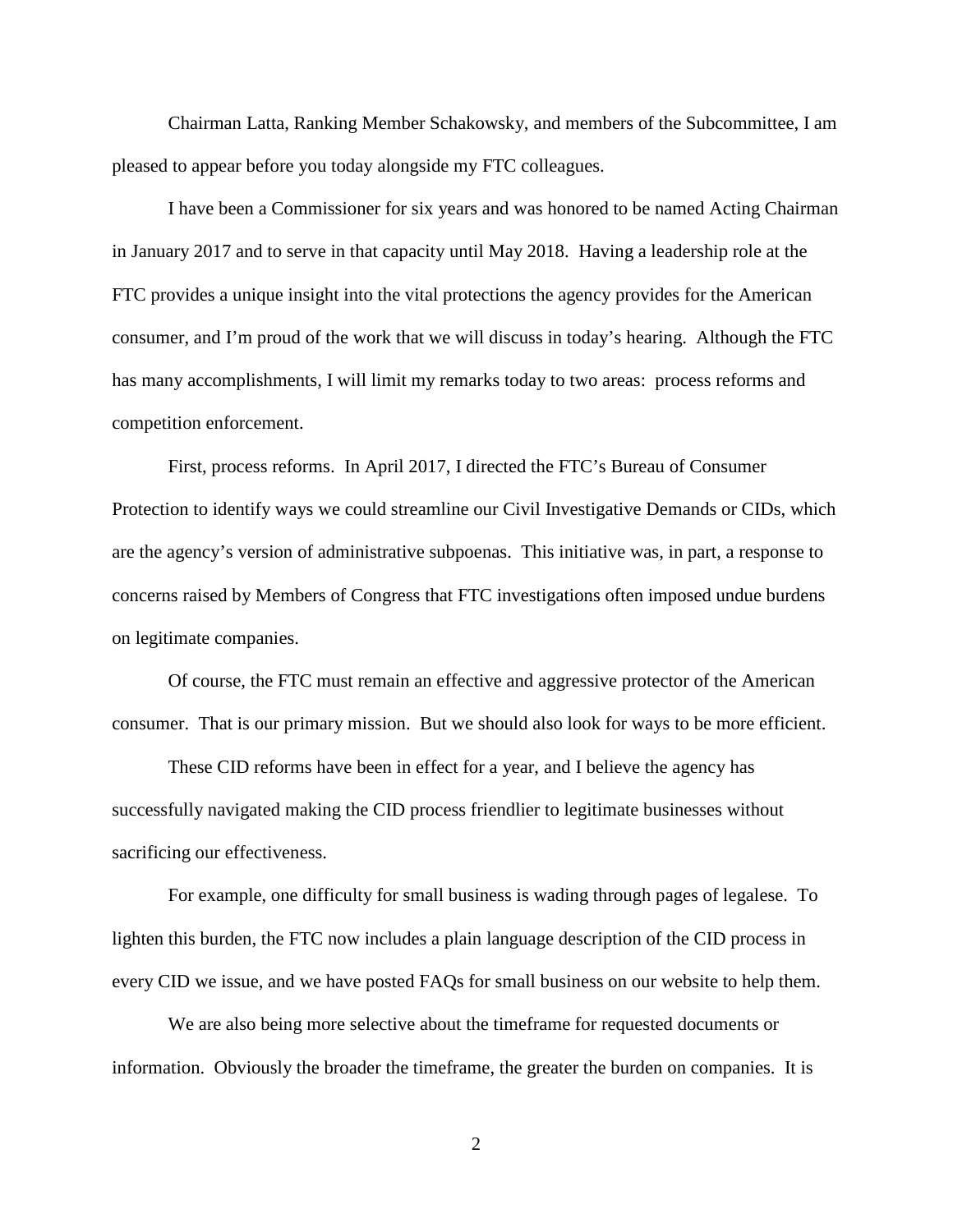now our policy, where appropriate, to limit the timeframe in our CIDs to more recent years. Of course, when there is good cause, we will seek a broader range of documents and information. But that is now the exception, not the rule.

These are just a handful of the ways we've reformed our CID process so that we can continue to protect consumers without placing undue burdens on legitimate companies.

Turning briefly to competition enforcement, I'd like to make just a few points.

In fiscal year 2017, the FTC challenged 23 mergers and obtained remedies for consumers in 15 others, maintaining essentially the same merger enforcement pace during the beginning of this administration as it had during the previous one. The brisk pace continues in FY2018, and the agency has already undertaken a number of merger challenges, including Tronox, Wilhelmsen, and Ottobock, all of which are currently in litigation. During the 2017-2018 time period, the Commission also stopped three mergers when the parties abandoned them after we sued. In addition, Walgreen's substantially restructured its proposed acquisition of Rite Aid due to Commission concerns.

I would like to highlight two merger cases that focus on important points about our competition mission.

Draft Kings/Fan Duel was a proposed merger of two internet platforms offering so-called "daily fantasy sports" contests. The FTC sued to block the deal, finding that these companies were the two leading providers and that other forms of fantasy sports were inadequate substitutes. Importantly, the Commission soundly rejected arguments that the technology was too "nascent" and "fast moving" to be able to draw reliable conclusions about likely future effects. In the face of the FTC's challenge, the parties ultimately abandoned their transaction.

3